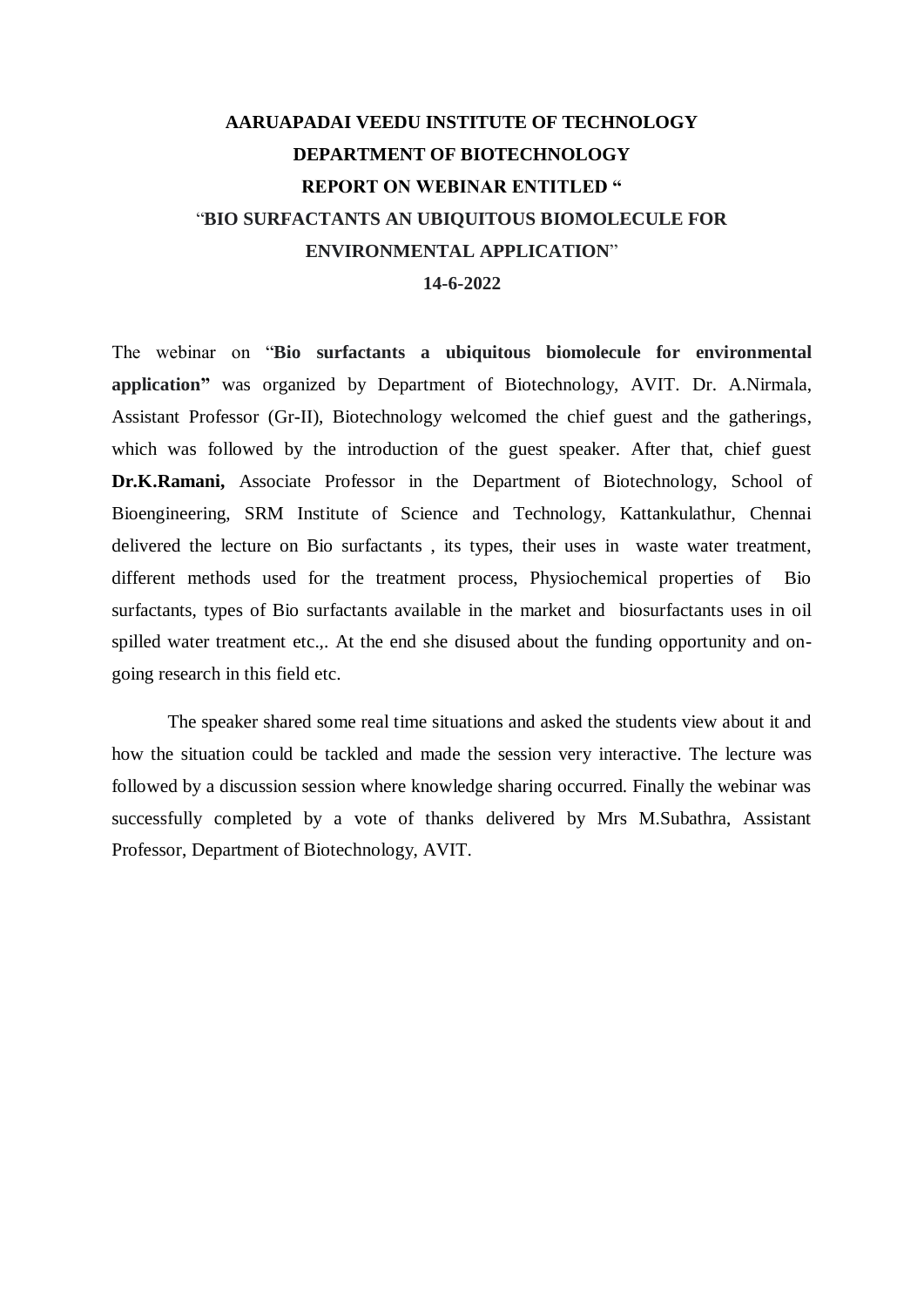



## **Department of Biotechnology**

Cordially invites you all for the Guest Lecture on

## **Biosurfactants - An Ubiquitous Biomolecule** for Environmental Applications

10th June 2022 @ 01.30 p.m. to 02.30 p.m. | Platform : Zoom

**Chief Guest** 

Dr. K. Ramani

Associate Professor Department of Biotechnology, School of Bioengineering SRM Institute of Science and Technology Kattankulathur

In the presence of

Dr. G. Selvakumar Principal

Dr. R. Devika Prof & HoD, Biotech

**Event Coordinator** Dr. A. Nirmala, AP (Gr II)

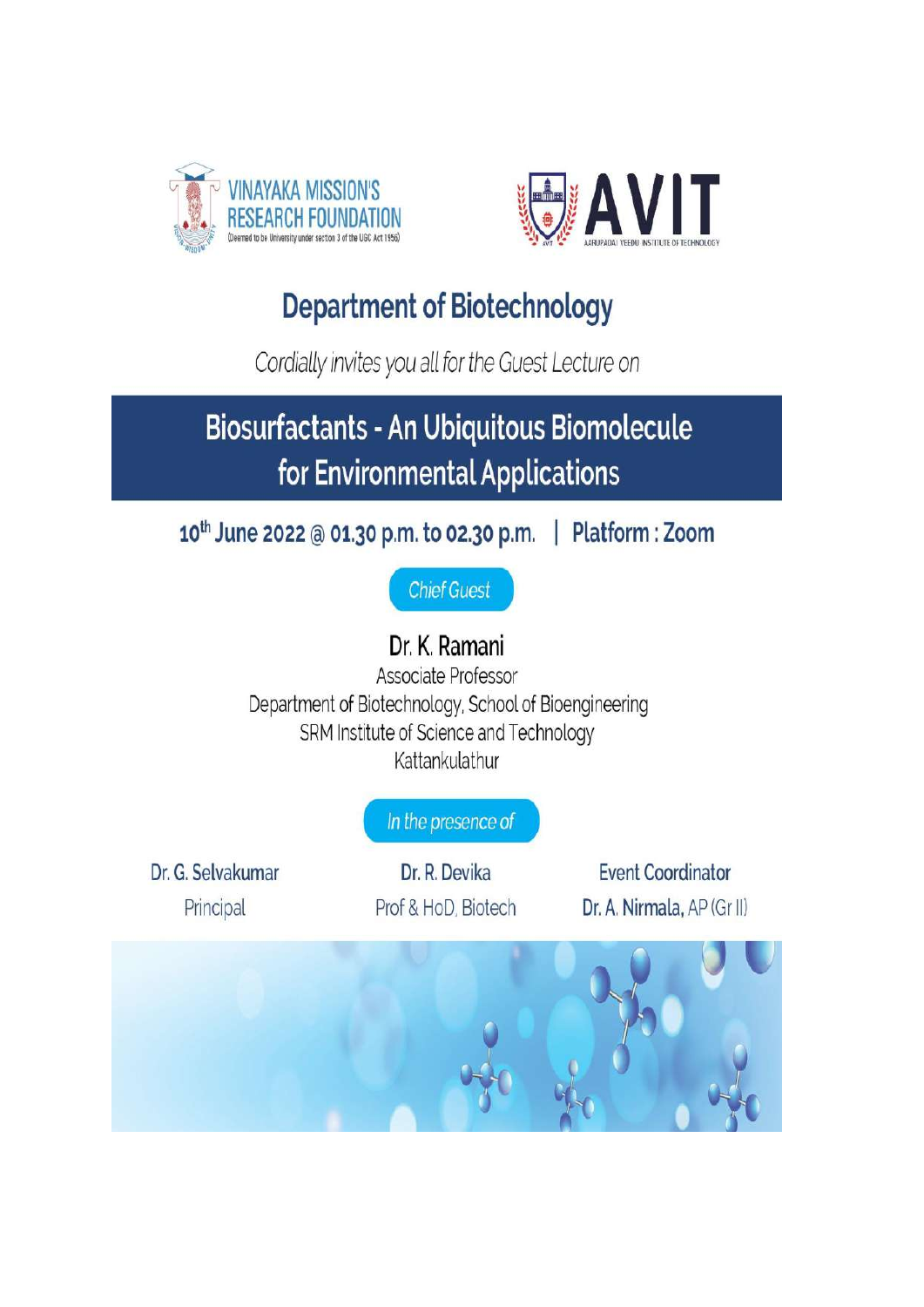

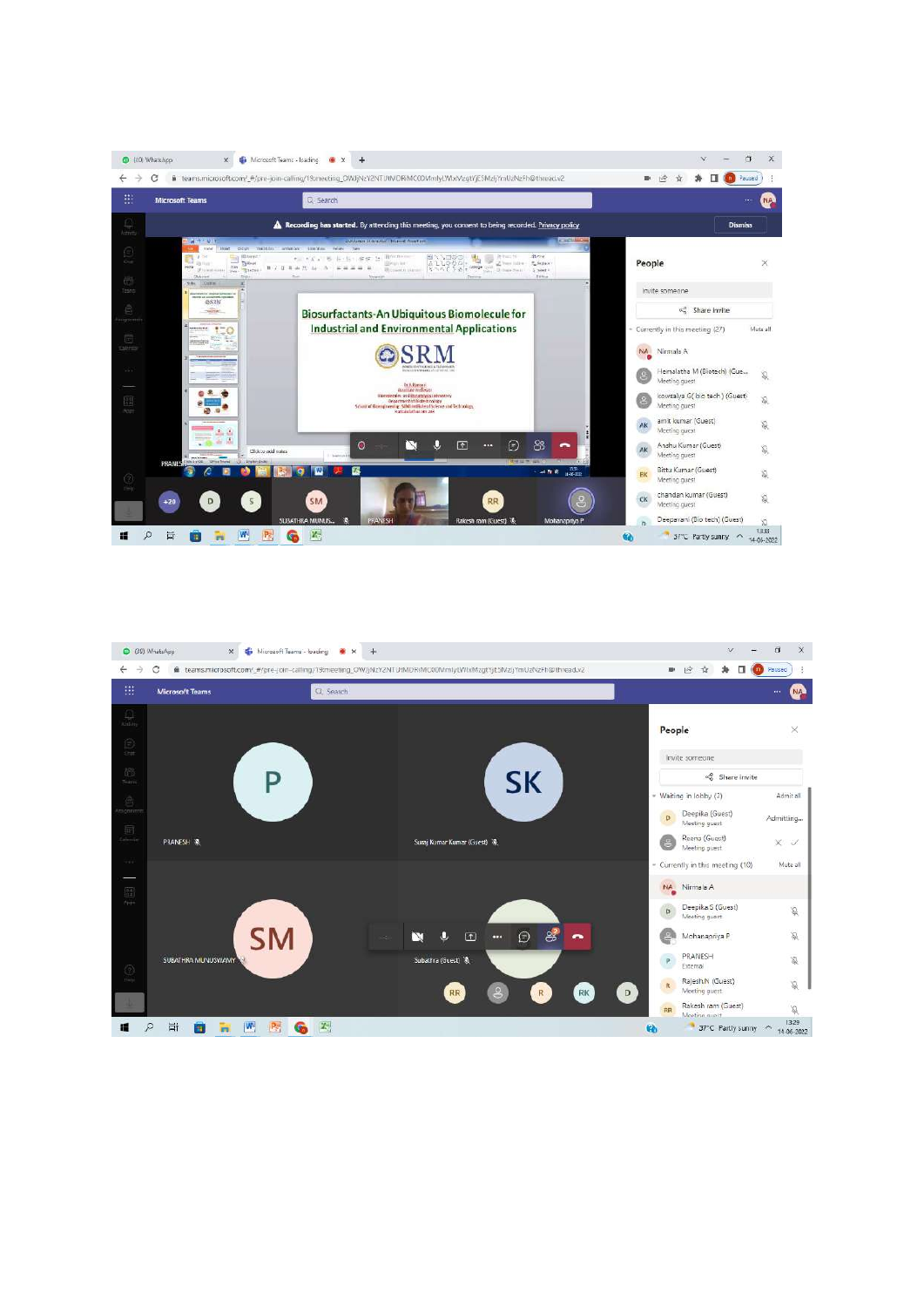